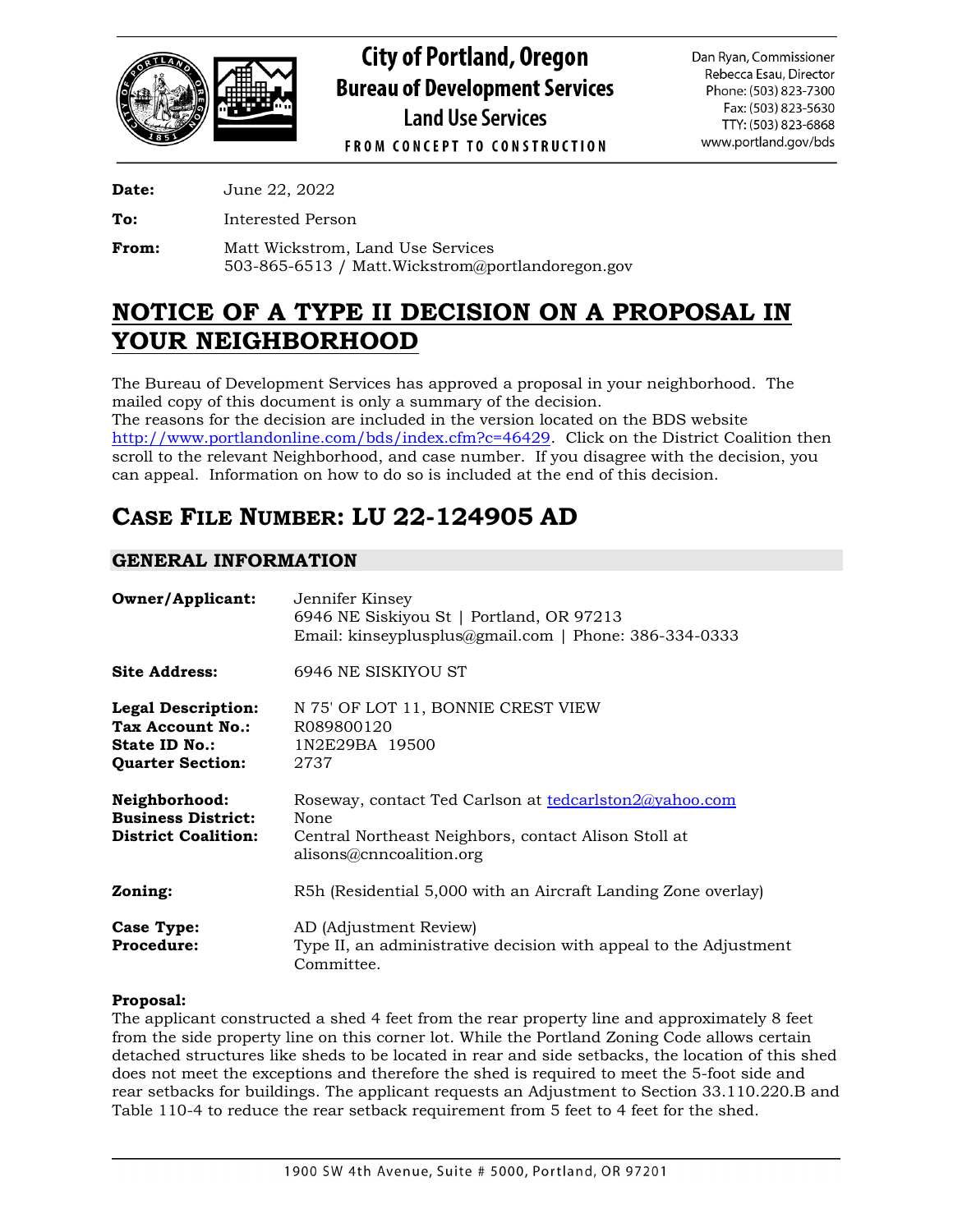#### **Relevant Approval Criteria:**

To be approved, this proposal must comply with the Adjustment Review approval criteria in Zoning Code Section 33.805.040.A-F.

## **ANALYSIS**

**Site and Vicinity:** The 4,225 square foot site is developed with a single-story house and two detached sheds. The lot is at the southwest corner of NE Siskiyou Street and NE 70th Avenue. A new fence screens the backyard from the street as well as the new shed. The surrounding vicinity, approximately a 400-foot radius from the site, is developed with one and two-story homes built in a variety of decades. Many homes have detached accessory structures such as sheds and garages located in the side and rear setbacks.

**Zoning:** The site is zoned R5h (Residential 5,000 with an Aircraft Land Zone overlay). Design Overlay and a Constrained Sites Overlay zones). The R5 zone is intended to preserve land for housing and to provide housing opportunities for individual households. The "h" overlay limits building height based on proximity to Portland International Airport. Smaller detached accessory structures including sheds are allowed in side and rear setbacks in single-dwelling zones; however, on corner lots those structures must be set back 20 feet from the side street property line (33.110.245.D.2.d) in order to be located in the setback. Detached accessory structures that aren't set back 20 feet from the side street property line must meet the setback requirements for buildings in the base zone.

**Land Use History:** City records indicate there are no prior land use reviews for this site.

**Agency Review:** A "Notice of Proposal in Your Neighborhood" was mailed **May 2, 2022**. The following Bureaus have responded:

• The Life Safety Section of BDS responded with no objections and stated that there appears to be no conflicts between the proposal and applicable building codes (Exhibit E.1). • The Site Development Section of BDS, Portland Bureau of Transportation and Fire Bureau responded with no concerns (Exhibit E.2).

**Neighborhood Review:** A Notice of Proposal in Your Neighborhood was mailed on May 2, 2022. A total of two written responses have been received from notified neighbors in response to the proposal.

• The first response came from a neighbor who lives at the northeast corner of NE Siskiyou and NE  $70<sup>th</sup>$  Avenue and states support for the proposed Adjustment (Exhibit F.1).

• The second response came from the neighbor to the south of the site and lists concerns. The first concern is based on the neighbor's contention that the shed is closer to the rear property line than 4 feet. The next concern was that the shed impedes a sight line to the street and the third concern is the potential fire risk since the shed has electricity.

*Staff response: The City is not a party to private property line disputes and does not require a survey for construction of a shed, although the applicant has stated that the setback was verified through the electrical permit. Regarding the potential risk of fire, the applicant obtained a permit to add electricity to the shed (21-097046 ET) and the Fire Bureau responded to the Adjustment proposal with no concerns.* 

# **ZONING CODE APPROVAL CRITERIA**

## **33.805.040 Approval Criteria**

Adjustment requests will be approved if the applicant has demonstrated that approval criteria A through F, below, have been met.

**A.** Granting the Adjustment will equally or better meet the purpose of the regulation to be modified; and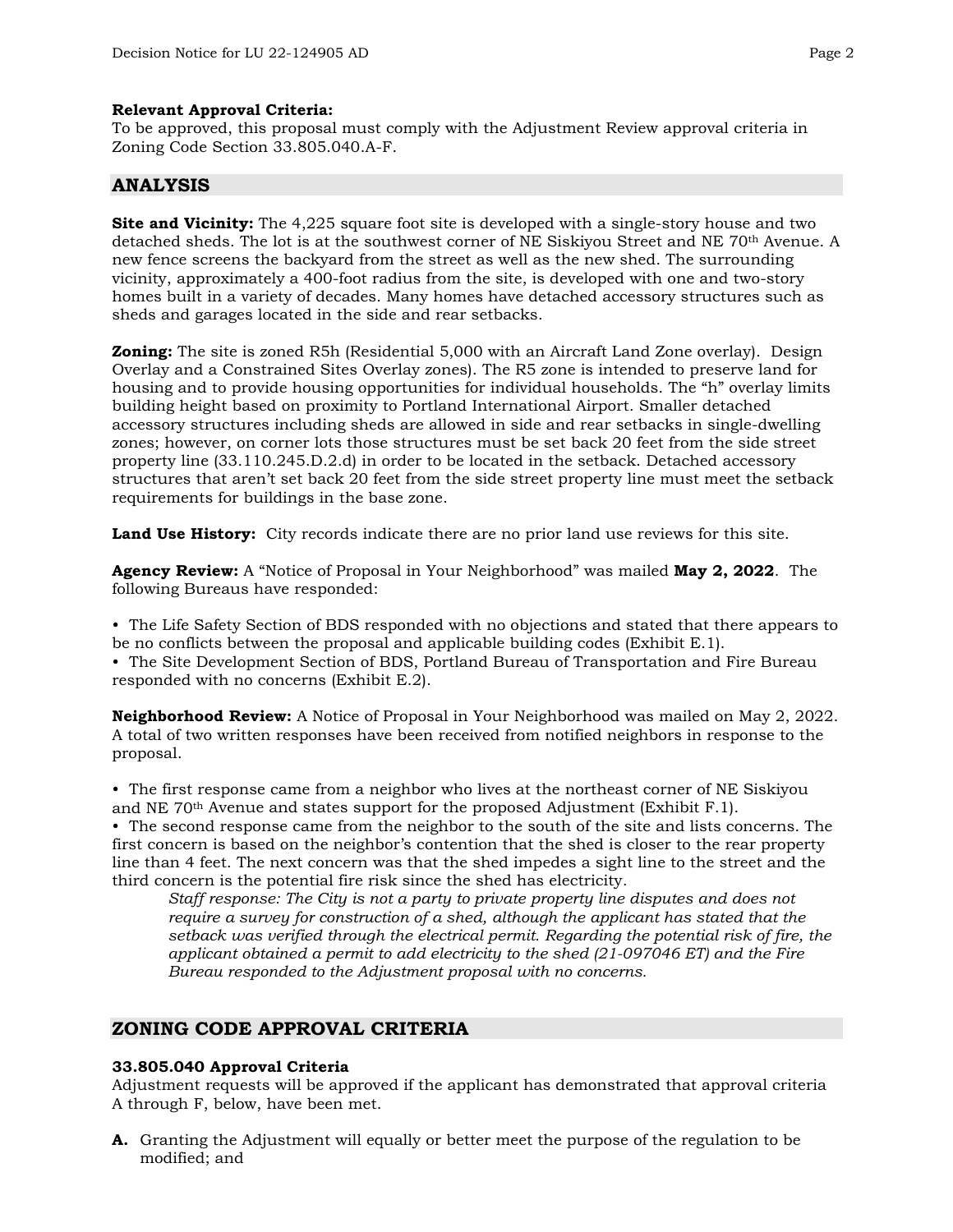**Findings:** The purpose of the requirement for the rear setback to be 5 feet or more from the property line is stated in Zoning Code Section 33.110.220.B:

## *33.110.220 Setbacks*

*The setback regulations for buildings and garage entrances serve several purposes:*

- *They maintain light, air, separation for fire protection, and access for fire fighting;*
- *They reflect the general building scale and placement of houses in the city's neighborhoods;*
- *They promote a reasonable physical relationship between residences;*
- *They promote options for privacy for neighboring properties;*
- *They require larger front setbacks than side and rear setbacks to promote open, visually pleasing front yards;*
- *They provide adequate flexibility to site a building so that it may be compatible with the neighborhood, fit the topography of the site, allow for required outdoor areas, and allow for architectural diversity; and*
- *They provide room for a car to park in front of a garage door without overhanging the street or sidewalk, and they enhance driver visibility when backing onto the street.*

Staff finds the proposal to reduce the setback requirement from 5 feet to 4 feet equally or better meets the purpose statement above for the following reasons:

- The single-story height of the shed maintains light and air for surrounding properties especially considering it is only set back 1-foot less than the minimum requirement. The shed also maintains separation for fire protection and access for fire fighting as evidenced by the responses from the Life Safety Section of BDS and the Fire Bureau.
- The shed does not interfere with or change the existing general building scale and placement of houses in the neighborhood. The neighborhood has many examples of detached accessory structures that were built in setbacks.
- The shed also does not change the physical relationship between residences as it is not built for sleeping; however, it may be used for working in which case the new fence provides adequate screening between the shed and the property to the south.
- The new fence screens the south facing window in the shed from the neighbor's property and therefore it won't negatively impact privacy.
- The shed is not built in the front setback and maintains the front yard as it currently exists.
- The placement of the shed reflects a flexibility to site a building that is compatible with the neighborhood, fits the topography of the site and due to its location, maintains a large outdoor space for the home while also almost meeting current zoning code requirements aside from the one-foot reduction to the minimum rear setback.

Based on the information above and because the shed is screened by an attractive fence which obscures views from the rear window of the shed to the adjacent property as well as views of the shed from the side street property line, this criterion is met.

**B.** If in a residential, CI1, or IR zone, the proposal will not significantly detract from the livability or appearance of the residential area, or if in an OS, C, E, I, or CI2 zone, the proposal will be consistent with the classifications of the adjacent streets and the desired character of the area; and

**Findings:** The proposed Adjustment will not significantly detract from the livability or appearance of the residential area. As mentioned above the shed is screened from the street and adjacent properties by an attractive fence. The fence also obscures views from the rear window of the shed to the property to the south thus minimizing impacts to privacy. In addition, the shed is single-story in height and not much taller than the fence which meets zoning code standards. Furthermore, the residential area has many detached accessory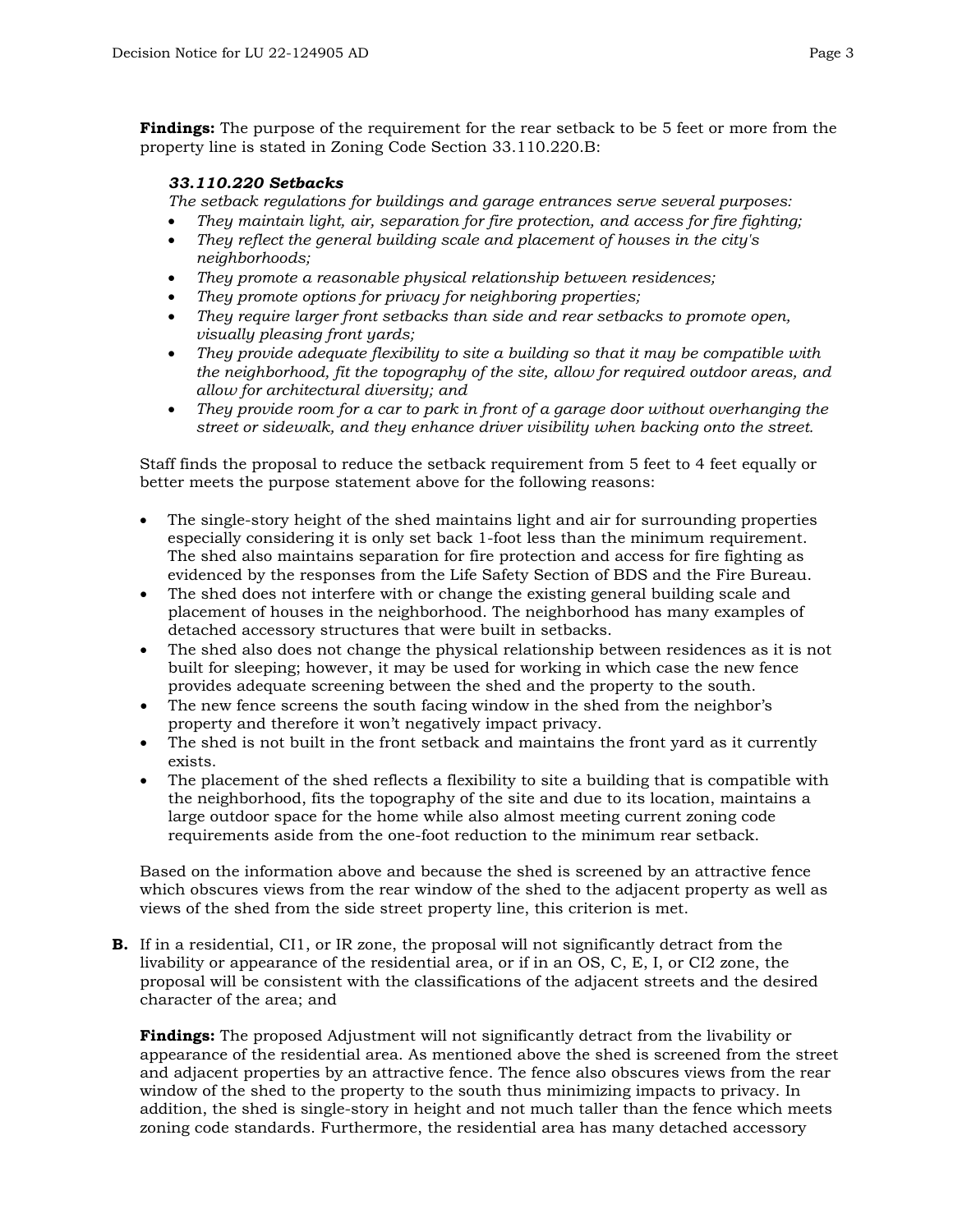structures located in setbacks and because the setback for the shed is only one-foot less than the minimum required, it will not negatively impact the appearance of the area.

Based on this information this criterion is met.

**C**. If more than one Adjustment is being requested, the cumulative effect of the Adjustments results in a project which is still consistent with the overall purpose of the zone; and

**Findings:** Only one Adjustment is requested, therefore this criterion is not applicable.

**D.** City-designated scenic resources and historic resources are preserved; and

**Findings**: City-designated scenic resources are identified on the official zoning maps with a lower case "s," and historic resources are identified either with a dot or as being within the boundaries of a Historic or Conservation district. As there are no scenic resources or historic resources mapped on the subject site, this criterion is not applicable.

**E.** Any impacts resulting from the Adjustment are mitigated to the extent practical; and

**Findings:** Staff has not identified any negative impacts on neighbors or on the neighborhood specifically resulting from this Adjustment request especially considering the fence obscures views from the rear window of the shed as well as views of the shed from the sidewalk and surrounding sites. Since no negative impacts are identified which require mitigation, this criterion is met.

**F.** If in an environmental zone, the proposal has as few significant detrimental environmental impacts on the resource and resource values as is practicable;

**Findings:** The site is not located in an environmental zone, therefore this criterion is not applicable.

## **DEVELOPMENT STANDARDS**

Unless specifically required in the approval criteria listed above, this proposal does not have to meet the development standards in order to be approved during this review process. The plans submitted for a building or zoning permit must demonstrate that all development standards of Title 33 can be met, or have received an Adjustment or Modification via a land use review prior to the approval of a building or zoning permit.

## **CONCLUSIONS**

The applicant constructed a backyard shed that encroaches 1 ft into the rear setback. The shed is screened from the sidewalk and from neighboring properties by an attractive fence. The fence also obscures views from a rear window in the shed to the property to the south. Many detached accessory structures are located in the setbacks in the neighborhood and the location of the shed will not appear as an anomaly. Based on the findings above, the proposal meets the applicable Adjustment Review criteria and should be approved.

## **ADMINISTRATIVE DECISION**

Approval of an Adjustment to Zoning Code Section 33.110.220.B and Table 110-4 to reduce the south side setback from 5 feet to 4 feet for the shed, per the approved site plan, Exhibit C-1, signed and dated June 15, 2022.

## **Staff Planner: Matt Wickstrom**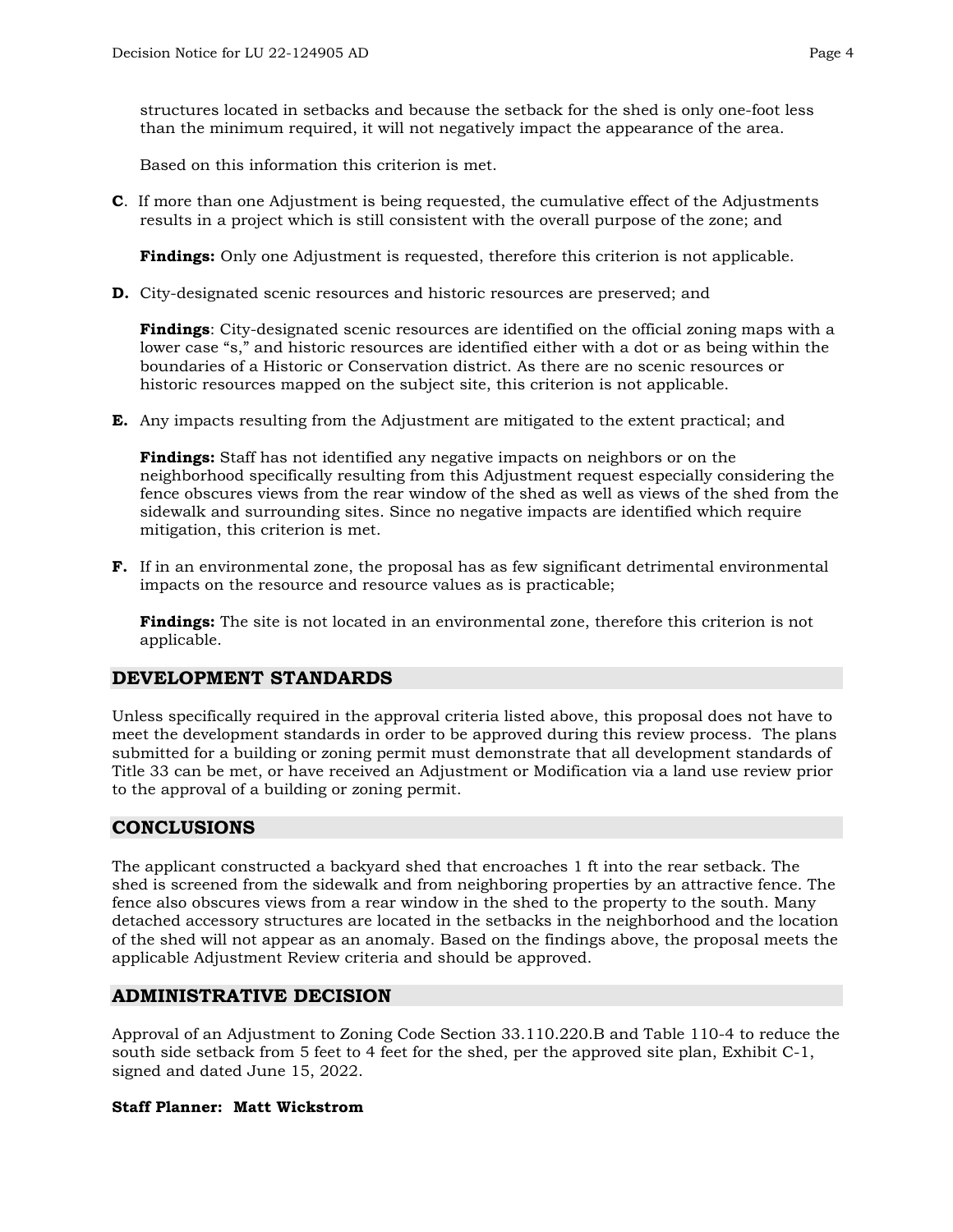

By authority of the Director of the Bureau of Development Services

#### **Decision mailed: June 22, 2022**

**About this Decision.** This land use decision is **not a permit** for development. Permits may be required prior to any work. Contact the Development Services Center at 503-823-7310 for information about permits.

**Procedural Information.** The application for this land use review was submitted on March 21, 2022, and was determined to be complete on April 25, 2022.

*Zoning Code Section 33.700.080* states that Land Use Review applications are reviewed under the regulations in effect at the time the application was submitted, provided that the application is complete at the time of submittal, or complete within 180 days. Therefore this application was reviewed against the Zoning Code in effect on March 21, 2022.

*ORS 227.178* states the City must issue a final decision on Land Use Review applications within 120-days of the application being deemed complete. The 120-day review period may be waived or extended at the request of the applicant. In this case, the applicant did not waive or extend the 120-day review period. Unless further extended by the applicant, **the 120 days will expire on: August 23, 2022.**

**Some of the information contained in this report was provided by the applicant.** As required by Section 33.800.060 of the Portland Zoning Code, the burden of proof is on the applicant to show that the approval criteria are met. The Bureau of Development Services has independently reviewed the information submitted by the applicant and has included this information only where the Bureau of Development Services has determined the information satisfactorily demonstrates compliance with the applicable approval criteria. This report is the decision of the Bureau of Development Services with input from other City and public agencies.

**Conditions of Approval.** If approved, this project may be subject to a number of specific conditions, listed above. Compliance with the applicable conditions of approval must be documented in all related permit applications. Plans and drawings submitted during the permitting process must illustrate how applicable conditions of approval are met. Any project elements that are specifically required by conditions of approval must be shown on the plans, and labeled as such.

These conditions of approval run with the land, unless modified by future land use reviews. As used in the conditions, the term "applicant" includes the applicant for this land use review, any person undertaking development pursuant to this land use review, the proprietor of the use or development approved by this land use review, and the current owner and future owners of the property subject to this land use review.

**Appealing this decision.** This decision may be appealed to the Adjustment Committee, and if appealed a hearing will be held. The appeal application form can be accessed at https://www.portlandoregon.gov/bds/45477. Appeals must be received **by 4:30 PM on July 6, 2022**. **The completed appeal application form must be emailed to [LandUseIntake@portlandoregon.gov](mailto:LandUseIntake@portlandoregon.gov) and to the planner listed on the first page of this decision.** If you do not have access to e-mail, please telephone the planner listed on the front page of this notice about submitting the appeal application. **An appeal fee of \$250 will be charged**. Once the completed appeal application form is received, Bureau of Development Services staff will contact you regarding paying the appeal fee. The appeal fee will be refunded if the appellant prevails. There is no fee for Office of Community and Civic Life recognized organizations for the appeal of Type II and IIx decisions on property within the organization's boundaries. The vote to appeal must be in accordance with the organization's bylaws. Please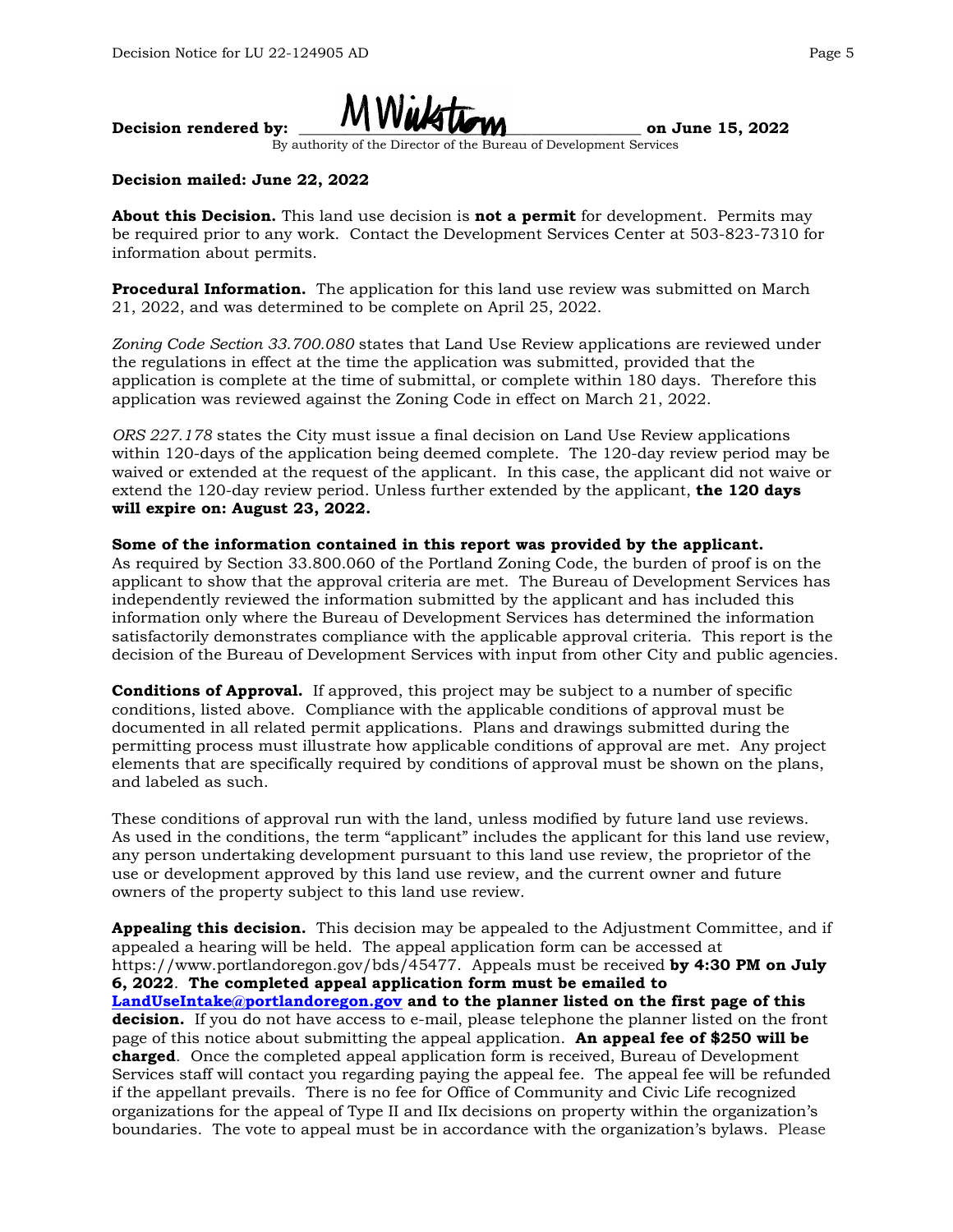contact the planner listed on the front page of this decision for assistance in filing the appeal and information on fee waivers. Please see the appeal form for additional information.

If you are interested in viewing information in this file, please contact the planner listed on the front of this notice. The planner can email you documents from the file. A fee would be required for all requests for paper copies of file documents. Additional information about the City of Portland, and city bureaus is available online at [https://www.portland.gov.](https://www.portland.gov/) A digital copy of the Portland Zoning Code is available online at [https://www.portlandoregon.gov/zoningcode.](https://www.portlandoregon.gov/zoningcode)

**Attending the hearing.** If this decision is appealed, a hearing will be scheduled, and you will be notified of the date and time of the hearing. The decision of the Adjustment Committee is final; any further appeal must be made to the Oregon Land Use Board of Appeals (LUBA) within 21 days of the date of mailing the decision, pursuant to ORS 197.620 and 197.830. Contact LUBA at 775 Summer St NE, Suite 330, Salem, Oregon 97301-1283, or phone 1-503-373-1265 for further information.

Failure to raise an issue by the close of the record at or following the final hearing on this case, in person or by letter, may preclude an appeal to the Land Use Board of Appeals (LUBA) on that issue. Also, if you do not raise an issue with enough specificity to give the Adjustment Committee an opportunity to respond to it, that also may preclude an appeal to LUBA on that issue.

#### **Recording the final decision.**

If this Land Use Review is approved the final decision will be recorded with the Multnomah County Recorder.

• *Unless appealed,* the final decision will be recorded after **July 6, 2022** by the Bureau of Development Services.

The applicant, builder, or a representative does not need to record the final decision with the Multnomah County Recorder.

For further information on your recording documents please call the Bureau of Development Services Land Use Services Division at 503-823-0625.

**Expiration of this approval.** An approval expires three years from the date the final decision is rendered unless a building permit has been issued, or the approved activity has begun.

Where a site has received approval for multiple developments, and a building permit is not issued for all of the approved development within three years of the date of the final decision, a new land use review will be required before a permit will be issued for the remaining development, subject to the Zoning Code in effect at that time.

**Applying for your permits.** A building permit, occupancy permit, or development permit may be required before carrying out an approved project. At the time they apply for a permit, permittees must demonstrate compliance with:

- All conditions imposed herein;
- All applicable development standards, unless specifically exempted as part of this land use review;
- All requirements of the building code; and
- All provisions of the Municipal Code of the City of Portland, and all other applicable ordinances, provisions and regulations of the City.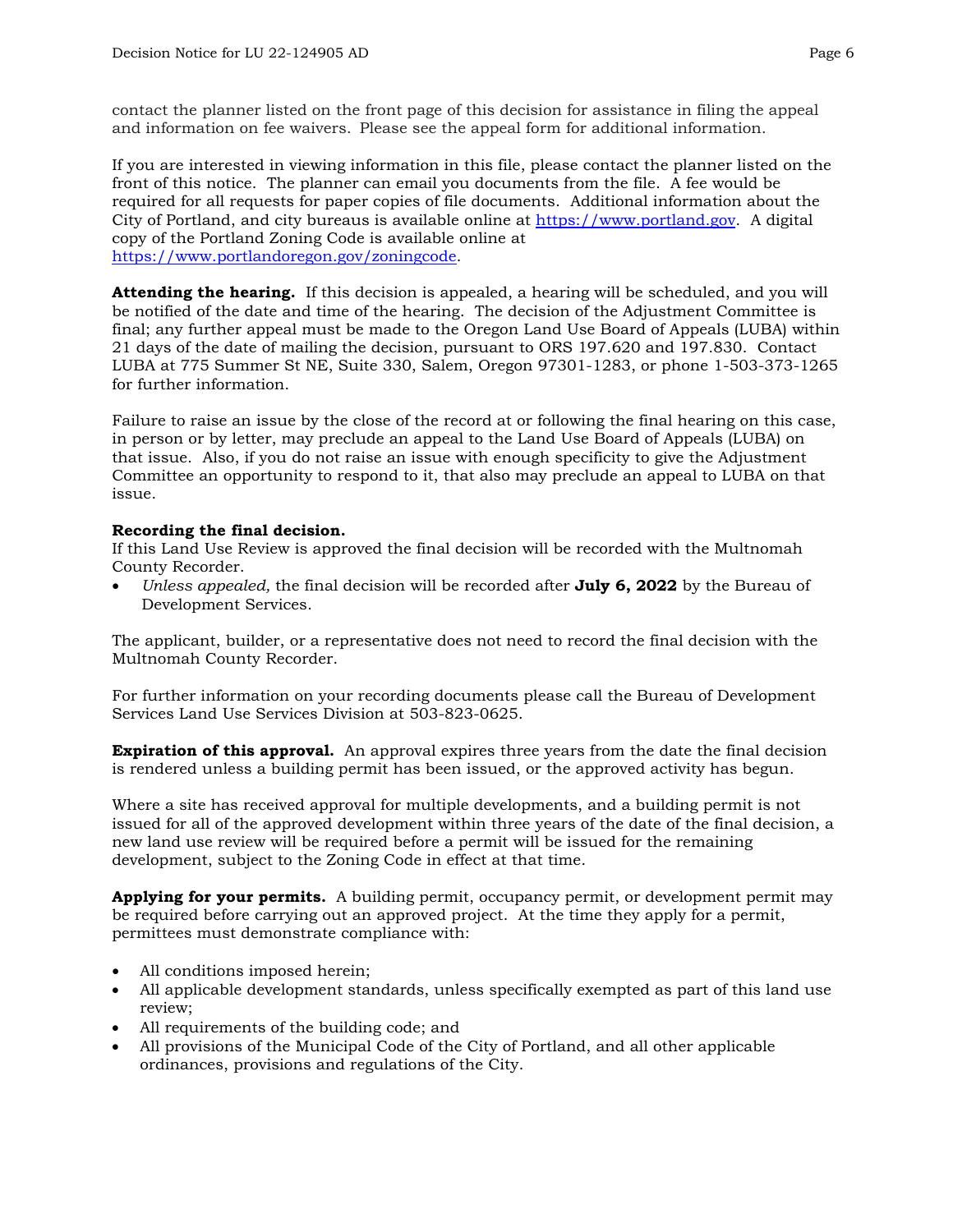#### **EXHIBITS**

#### NOT ATTACHED UNLESS INDICATED

- A. Applicant's Statement and Original Application
	- 1. Applicant email and photo received 4/1/22
	- 2. Applicant email and photos received 4/21/22
	- 3. Applicant email and photos received 4/27/22
- B. Zoning Map (attached)
- C. Plans/Drawings:
	- 1. Site Plan (attached)
- D. Notification information:
	- 1. Mailing list
	- 2. Mailed notice
- E. Agency Responses:
	- 1. Life Safety Section of BDS
	- 2. Site Development Section of BDS, Fire Bureau, and Portland Bureau of Transportation
- F. Correspondence:
	- 1. Michael Whitesel, 5/4/22, support for Adjustment request
	- 2. Allison Holt, 5/23/22, concern about location, sight lines and fire risk
- G. Other:
	- 1. Original LU Application

**The Bureau of Development Services is committed to providing equal access to information and hearings. Please notify us no less than five business days prior to the event if you need special accommodations. Call 503-823-7300 (TTY 503-823-6868).**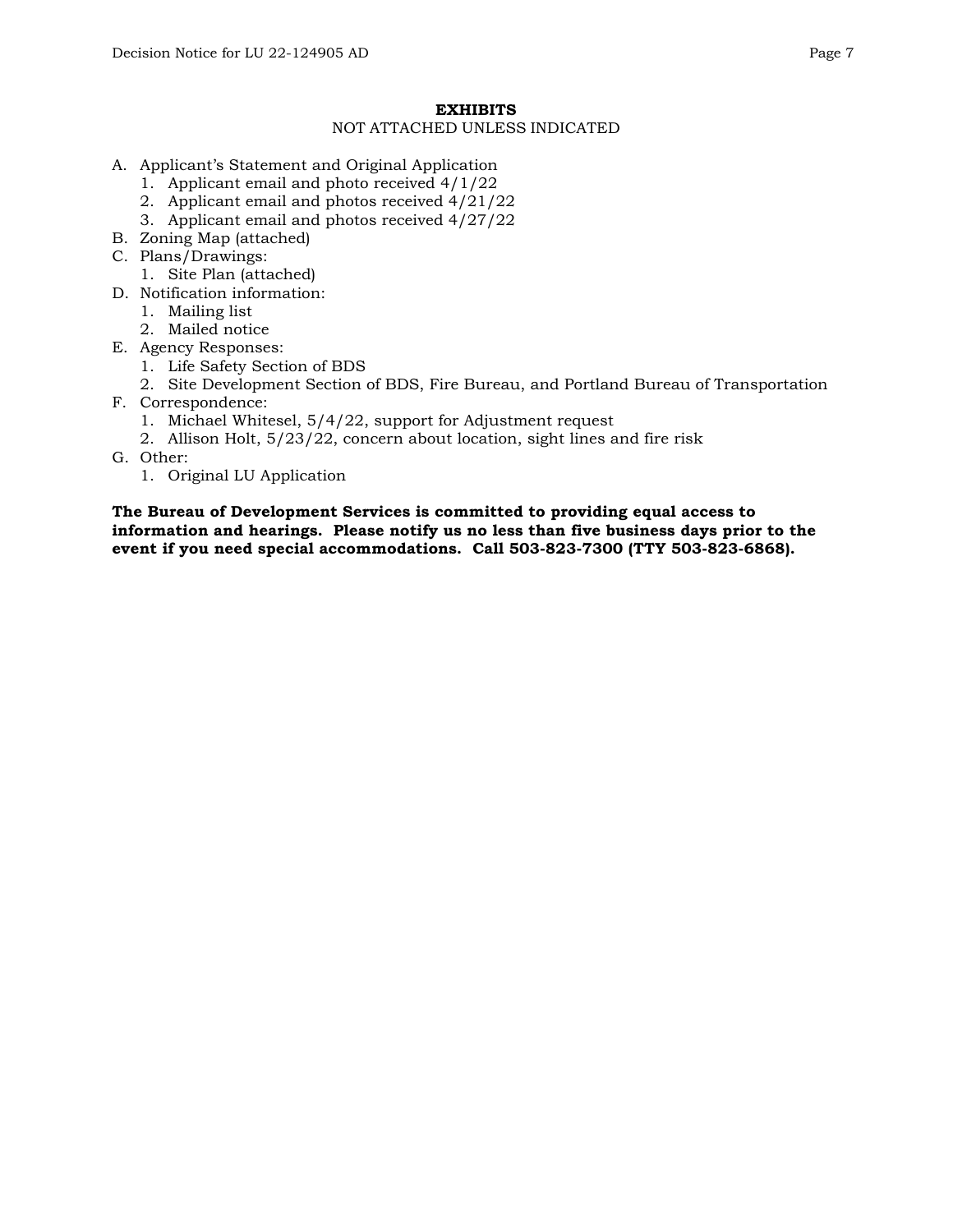

**ZONING** For Zoning Code in effect Post August 1, 2021

**NORTH** 

Site

|                  | File No. LU 22 - 124905 AD |
|------------------|----------------------------|
| 1/4 Section 2737 |                            |
| Scale            | 1 inch = $200$ feet        |
| State ID         | 1N2E29BA 19500             |
| <b>Fxhibit</b>   | Mar 22, 2022<br>в          |
|                  |                            |